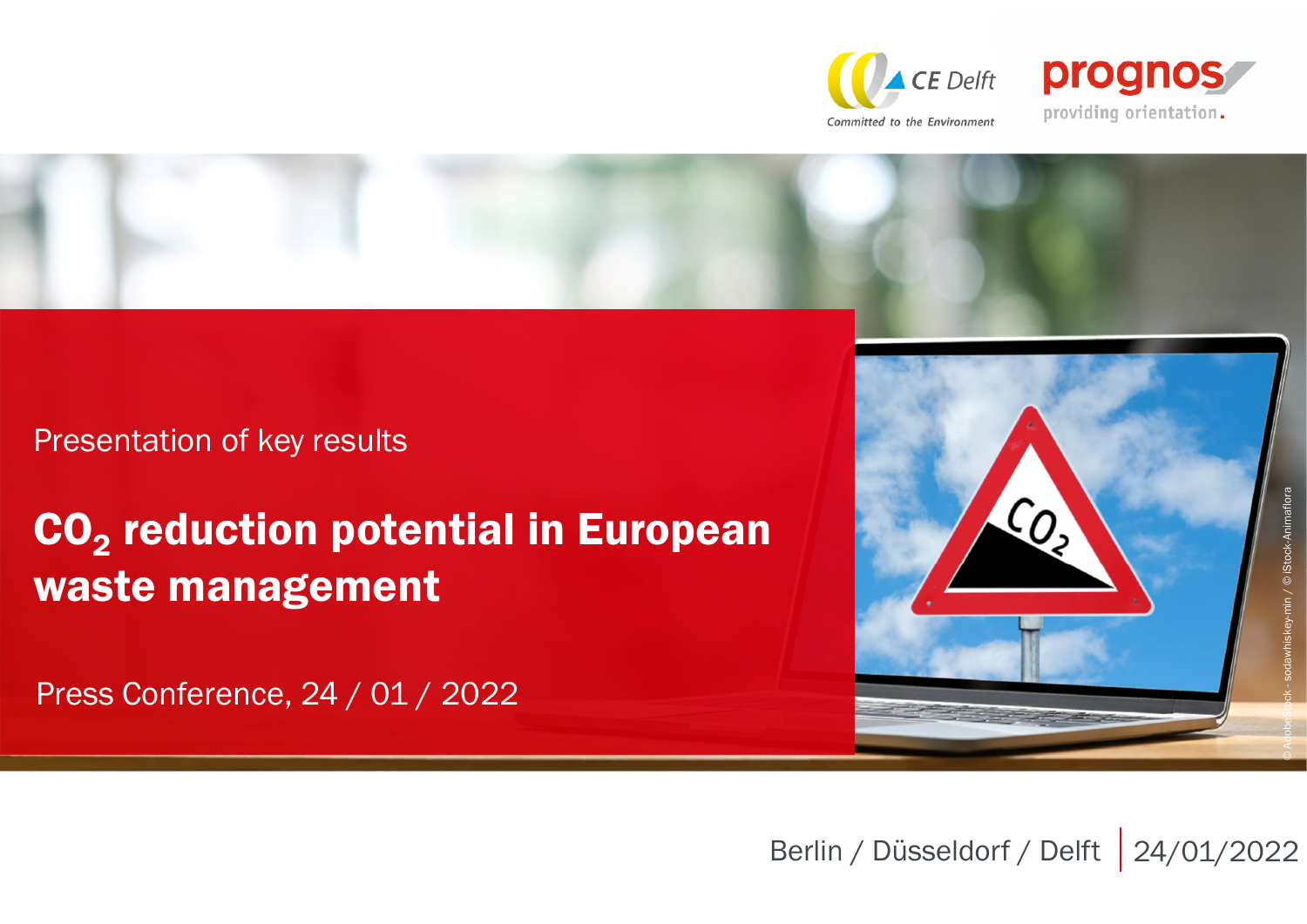Key facts

amounting to 505 Mt (~ 19 % of the total waste generated in 2018)



regional focus EU member states plus UK

10

waste streams with high

resource potential, resource potential,<br>considering separate collected amounts **and the potential within mixed waste streams** 



compared to a baseline plus several sensitivities

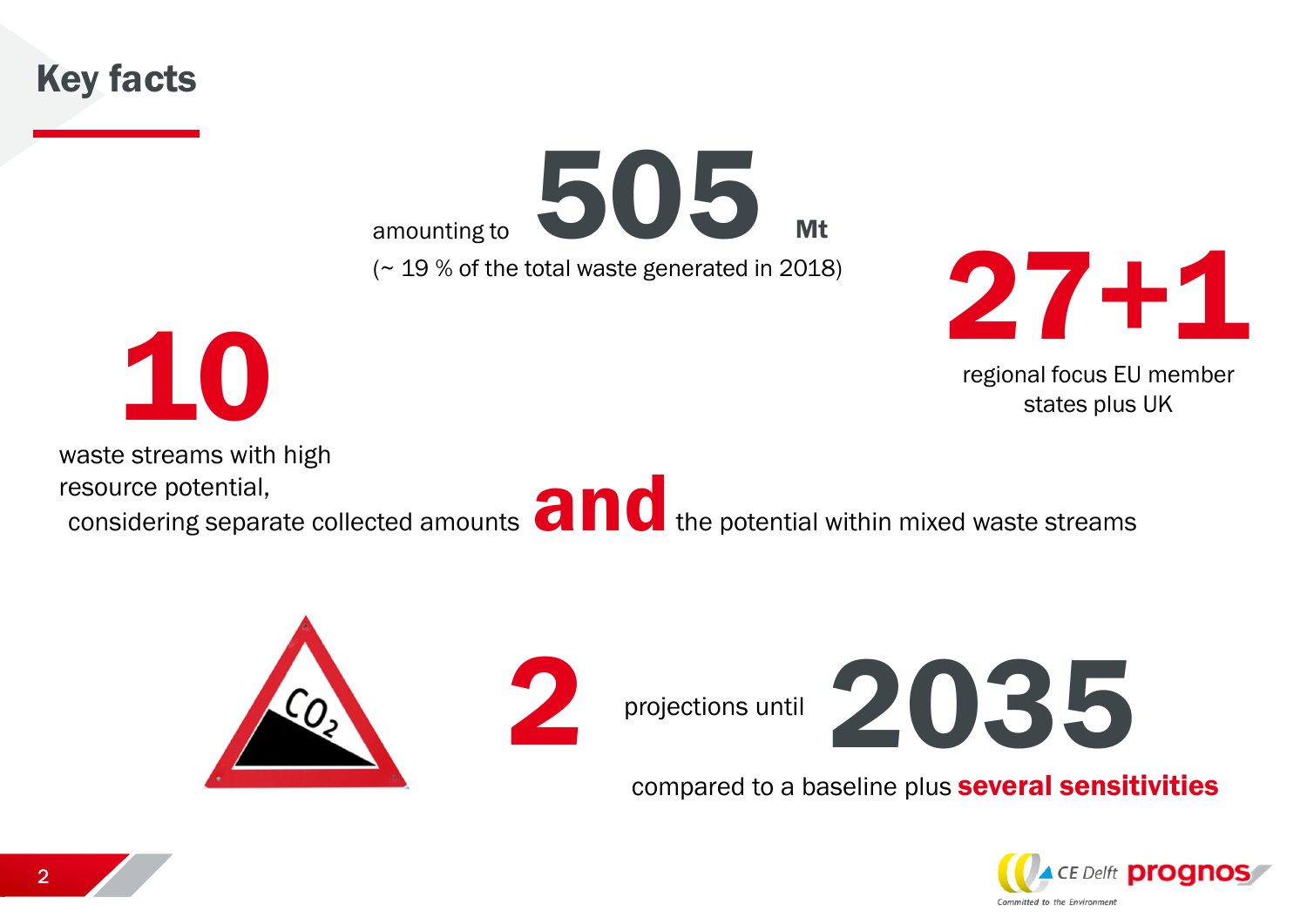### Scenarios\*

#### Baseline - 2018

"Status quo":  $\rm CO_2$ -emissions\* from current waste processing in the EU27 and the UK in 2018.

#### Projection 1 - 2035

"Implementation of current legislation": current waste regulation and recycling targets + municipal waste targets (mainly 65 % Output-based recycling target and max. 10 % landfill target extended to Commercial & Industrial waste

#### Projection 2 - 2035

**"Potentials":** more ambitious recycling performance + waste that can be recycled or recovered for energy purposes not allocated to landfills; improved energy recovery/other thermal treatment efficiencies considered

 $*$  Net CO<sub>2e0</sub> emissions are calculated based on a 20-year global warming potential (GWP) perspective.

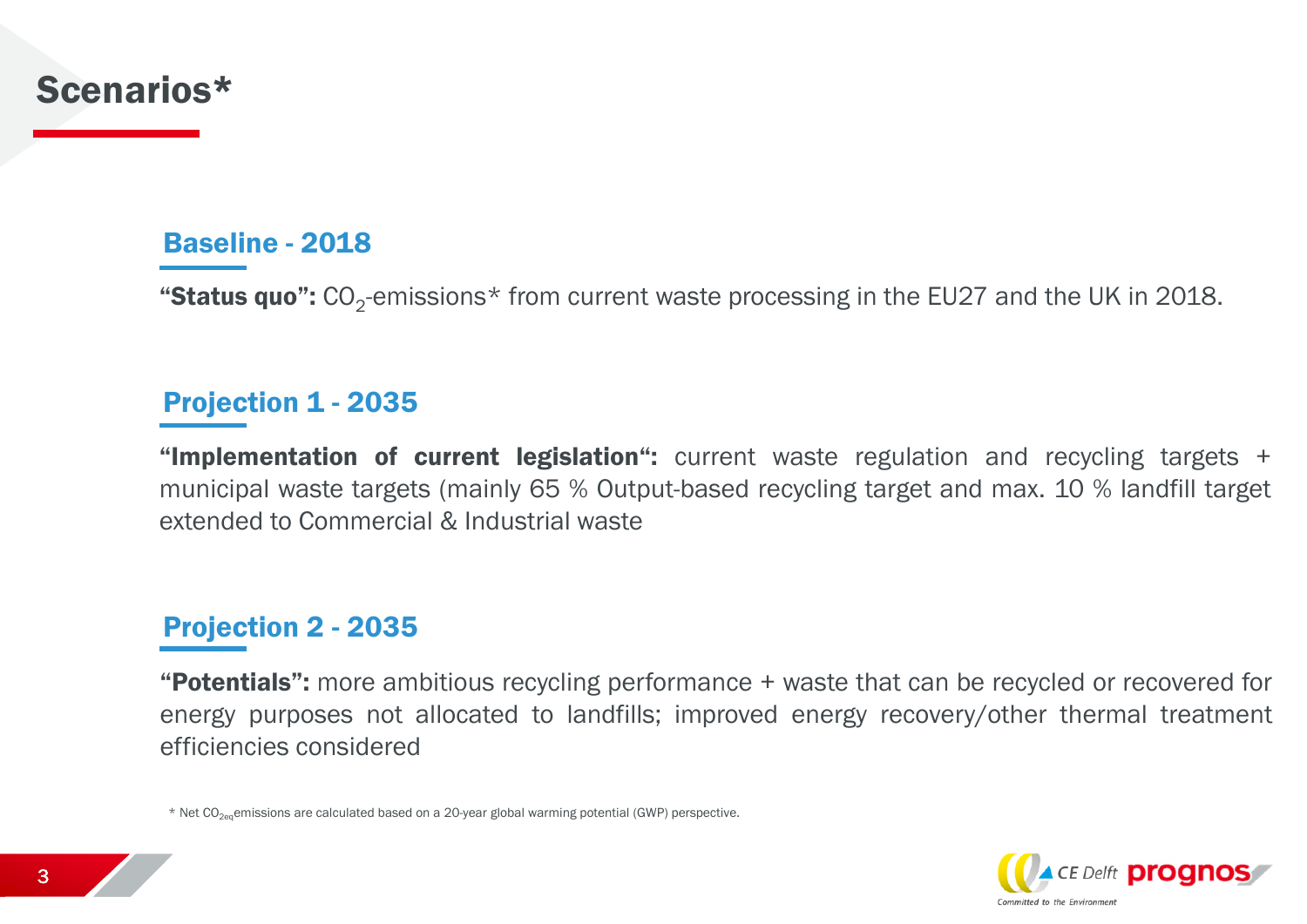### **Sensitivities**

#### 20 vs 100-year time horizon

Time horizon for GHG effects highlights the huge impact of methane emissions from landfills default time horizon in the study is 20-years, a sensitivity with a 100-years was applied

#### Energy Substitution by energy recovery

Default assumption average electricity and heat mix of the European grid; sensitivity with a marginal approach has been developed (means that processes which recover energy from waste avoid the most carbon intensive conventional power generation technologies – fossil fuel sources)

#### Transport Sensitivity

Sensitivity analysis considering only residual waste/WDF, showing that energy recovery is preferable to landfilling even if the waste would be transported for a large distance (9000 km) in a medium-sized truck.

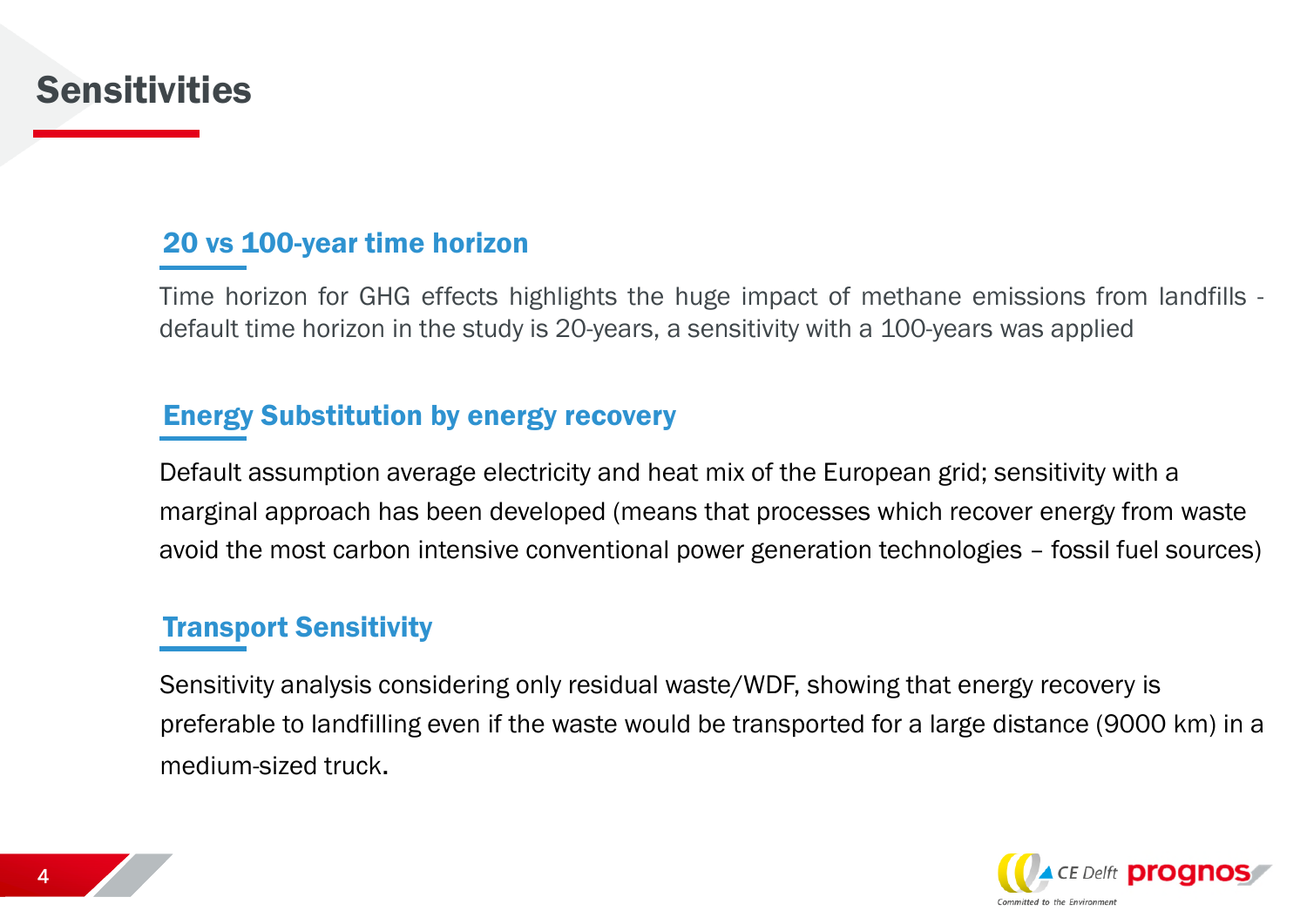### Key results



Results for the Combined total of Material waste streams and Residual wastes / WDF

Adopting a 20-year time horizon, the waste industry is for the selected waste streams with  $13$  Mt  $CO_{2ea}$  almost CO<sub>2</sub> net neutral in 2018

By successfully applying current waste legislation the  $CO<sub>2</sub>$  emission saving potential would significantly improve to

 $-137$  Mt CO<sub>2eg</sub> / 2035



Baseline Projection 1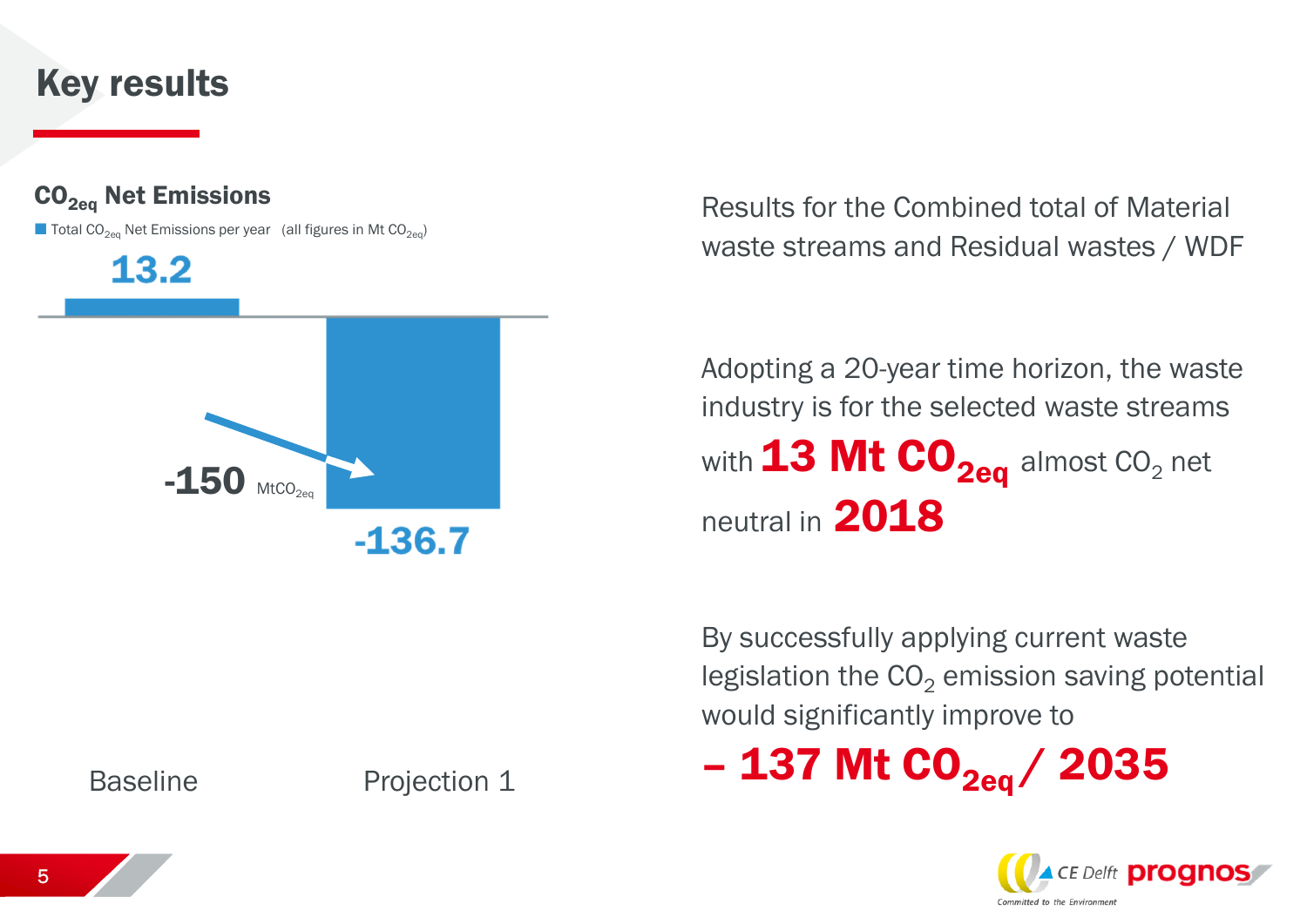### Key results



Increasing efforts and reducing landfilling to a minimum the potential could almost double to savings by 2035 of

 $-296$  Mt  $CO<sub>2eq</sub>$ </sub>

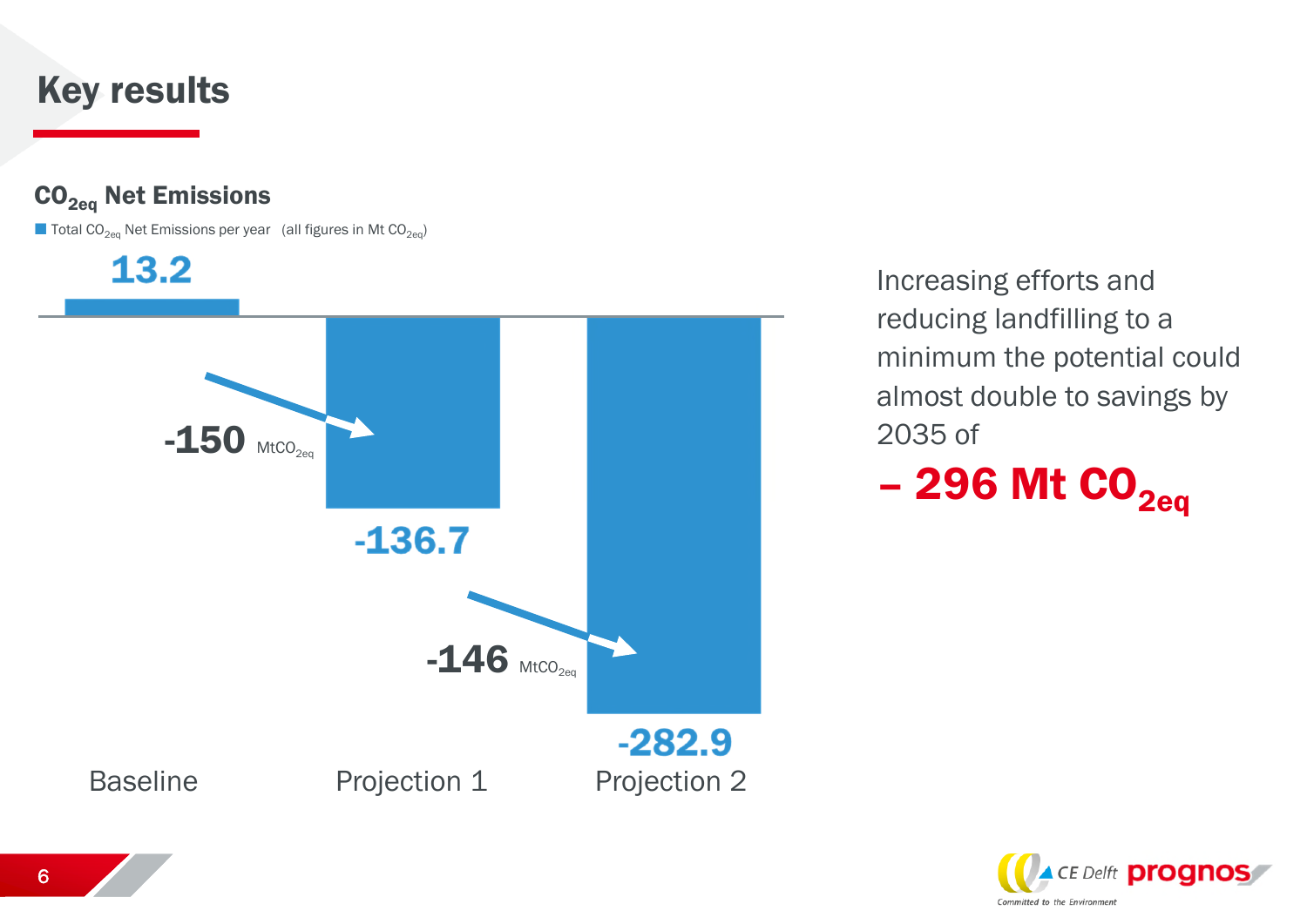### Key observation

**01**

The waste management industry has cross-industrial interlinkages by making valuable waste derived content available to the whole economy as secondary resources for material and energy uses



For more ambitious projections, the municipal waste targets need to be extended to commercial and industrial wastes, and waste suitable for recycling and energy recovery should be diverted from landfills.



Additional potentials are beyond the current legislation. To achieve maximum  $CO<sub>2</sub>$  avoidance, policy makers are advised to make optimal use of all available capacity for recycling and waste to energy.